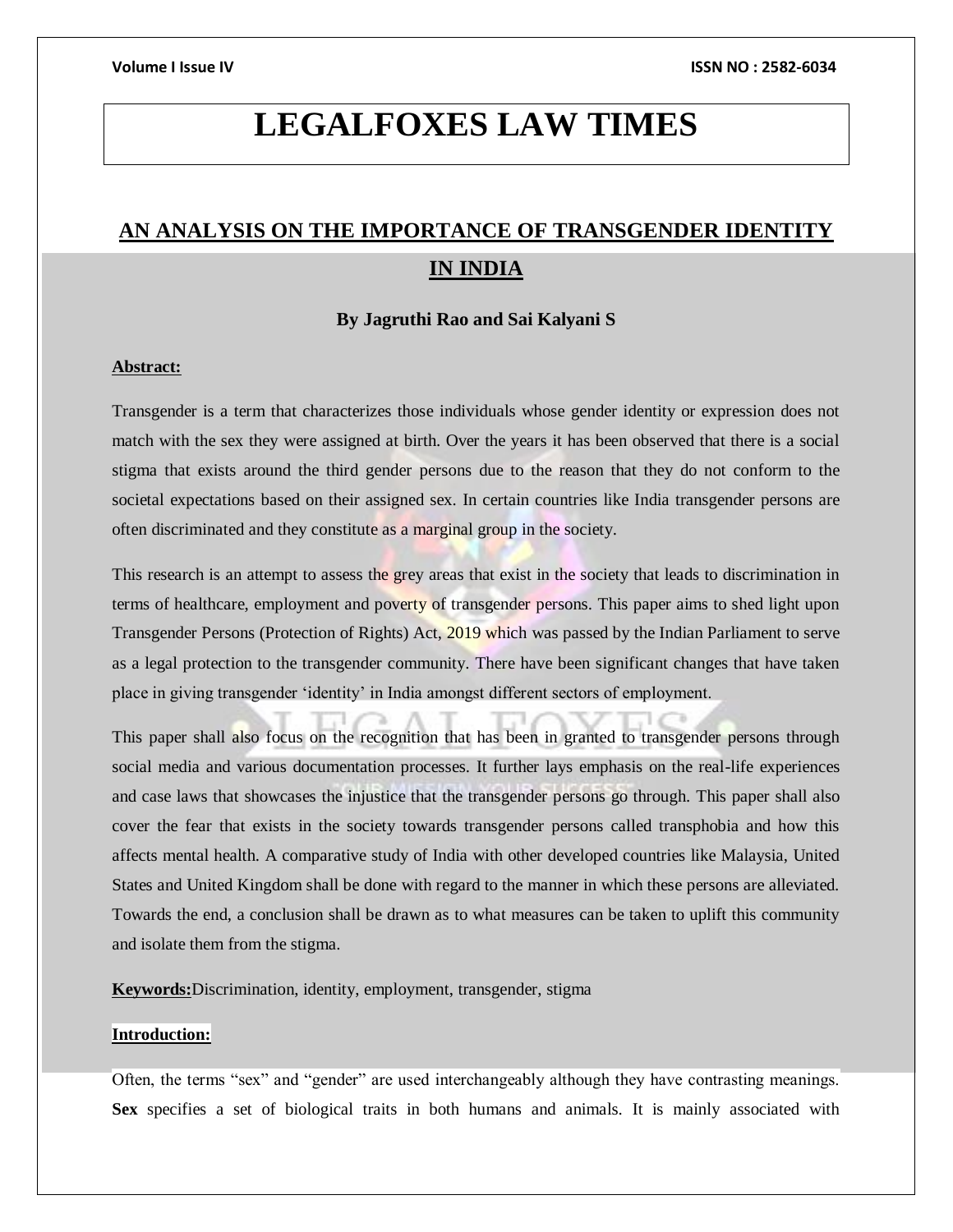physiological and physical features including gene expression, reproductive or sexual anatomy, chromosome, hormone levels and its function. Sex is usually classified as male and female. **Gender** refers to socially established roles, expressions, behaviours and identities of boys, girls, men, women and gender diverse people. It determines how people recognize themselves and everyone else, how they respond and interact in the society. Gender identity is not limited to a binary not is it static. It can vary over time.<sup>1</sup> "Transgender" is an umbrella term that describes people whose gender identity or expression does not match the sex they were assigned at birth. For example, a transgender person may identify as a woman despite having been born with male genitalia.<sup>2</sup>

The Transgender community comprises of Hijras, Shiv-Shakthi's, Eunuchs etc., who have been part of the Indian society since ages.<sup>3</sup>**Shikhandi** from the historical epic, Mahabharata represents all the queer people. Even though she was looked down upon by many people regarding her sex, it hardly came in between her relationships. While it has taken India, centuries to notice the LGBTQ community, our scriptures were comfortable with the latter and at the end of the day Shikhandi was a human being.<sup>4</sup> Even during the Delhi Sultanate Period, Enunchs had an important role in harem management which further continued to the **Mughal Period**. During Akbar's reign, the presence of Enunchs was relevant and is extensively referred to in most sources. The duty of the Enunchs was to guard the women's quarters and they possessed symbolic amount of wealth.At present, the transgender community in India has a marginalised existence, often seen begging in the streets or at people's homes on the occasion of marriage, childbirth etc. We rarely acknowledge a life of glory and power that they had once lived in the country centuries ago.<sup>5</sup>

**Indian Census** has never identified the third gender (Transgender) while collecting census data for years. But in 2011, data of Trans-genders were collected with specifics related to their employment, literacy and caste. In India the total transgender population is around 4.88 Lakh as per the 2011 census.<sup>6</sup>

### **The Transgender Persons (Protection of Rights)Act,2019:**

 $\overline{a}$ 

<sup>&</sup>lt;sup>1</sup>What is sex? What is Gender?, Canadian Institutes of Health Research [\(https://cihr-irsc.gc.ca/e/48642.html\)](https://cihr-irsc.gc.ca/e/48642.html) <sup>2</sup>What does transgender mean ,Allina Bradford ,June 17<sup>th</sup> 2018[\(https://www.livescience.com/54949-transgender](https://www.livescience.com/54949-transgender-definition.html)[definition.html\)](https://www.livescience.com/54949-transgender-definition.html)

<sup>&</sup>lt;sup>3</sup> Sawant, Neena. (2017). Transgender: Status in India. Annals of Indian Psychiatry. 1. 59. 10.4103/aip.aip 43–17. <sup>4</sup>The Unknown Tale of Shikhandi in Mahabharata, Pallavi Thakur, June  $8^{th}$ 2020[\(https://www.speakingtree.in/allslides/shikhandi-and-other-tales-that-no-one-told-you/160030\)](https://www.speakingtree.in/allslides/shikhandi-and-other-tales-that-no-one-told-you/160030) <sup>5</sup>When eunuchs were the mid-run of power in the Mughal Empire, Adrija Roychowdhary, July  $19<sup>th</sup>$ 

<sup>2018</sup>[\(https://indianexpress.com/article/research/eunuch-security-guards-bihar-mughal-empire-history-5266102/\)](https://indianexpress.com/article/research/eunuch-security-guards-bihar-mughal-empire-history-5266102/) 6Transgender in India[\(https://www.census2011.co.in/transgender.php\)](https://www.census2011.co.in/transgender.php)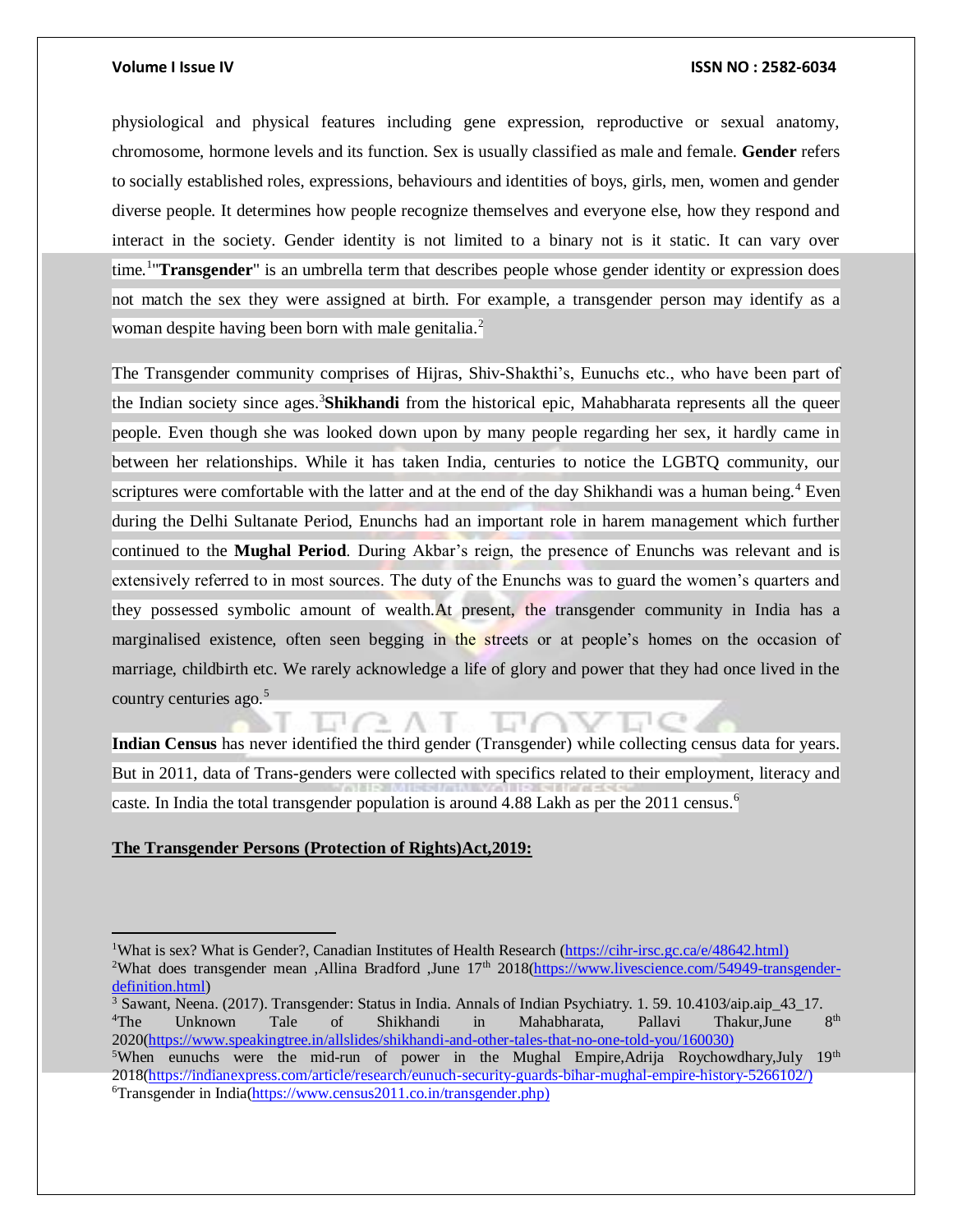The Transgender Persons (Protection of Rights) Act,2019 was introducedin the Lok Sabha on July 19th 2019 to protect the rights of Transgender individuals and provide equal opportunity to them in various sectors of health, employment and protection against discrimination. In 2014, the Supreme Court passed a landmark judgement in National Legal Services Authority (NALSA) v. Union of India, where it recognized "transgender individuals as third gender persons and also held that they were entitled to same fundamental rights as ordinary citizens of the country". The court in the decision recognized that transgender persons have been subject to discrimination in India since the  $18<sup>th</sup>$  century and have been subject to discrimination in areas of healthcare, education and employment which has resulted in social exclusion and hence they were considered as socially and educationally disadvantaged groups. Court stated that "gender identity is an integral part of the personality and one of the most basic aspects of self-determination, dignity and freedom. The rights have to be protected irrespective of chromosomal sex, genitals, assigned birth sex, or implied gender role<sup>7</sup>". Through this act the government has tried to address the lacunas that existin the judgement and has laid down several provisions to curb the discrimination that they are facing:

- **Prohibition against Discrimination:** The bill prohibits any form of discrimination against a transgender person which might include denial of service or unfair treatment in sectors like (i) education; (ii) employment; (iii) healthcare; (iv) access to, or enjoyment of goods, facilities, opportunities available to the public; (v) right to movement; (vi) right to reside, rent, or otherwise occupy property; (vii) opportunity to hold public or private office; and (viii) access to a government or private establishment in whose care or custody a transgender person is $<sup>8</sup>$ .</sup>
- **Right of Residence:** Every transgender person shall have the right to reside in their particular households however if the immediate family cannot take care of the transgender person, then,they maybe placed in a rehabilitation centre.
- **Employment:** No government or private entity shall discriminate against a transgender person in matters of recruitment, employment and promotion matters.

 $\overline{a}$ 

 $7$ NLSA v. Union of India (2012) WP No.400

[<sup>\(</sup>https://www.equalrightstrust.org/ertdocumentbank/NLSA%20v%20Union%20of%20India.pdf\)](https://www.equalrightstrust.org/ertdocumentbank/NLSA%20v%20Union%20of%20India.pdf) <sup>8</sup>The Transgender Persons (Protection of Rights) Bill,2019[\(https://www.prsindia.org/billtrack/transgender-persons](https://www.prsindia.org/billtrack/transgender-persons-protection-rights-bill-2019)[protection-rights-bill-2019\)](https://www.prsindia.org/billtrack/transgender-persons-protection-rights-bill-2019)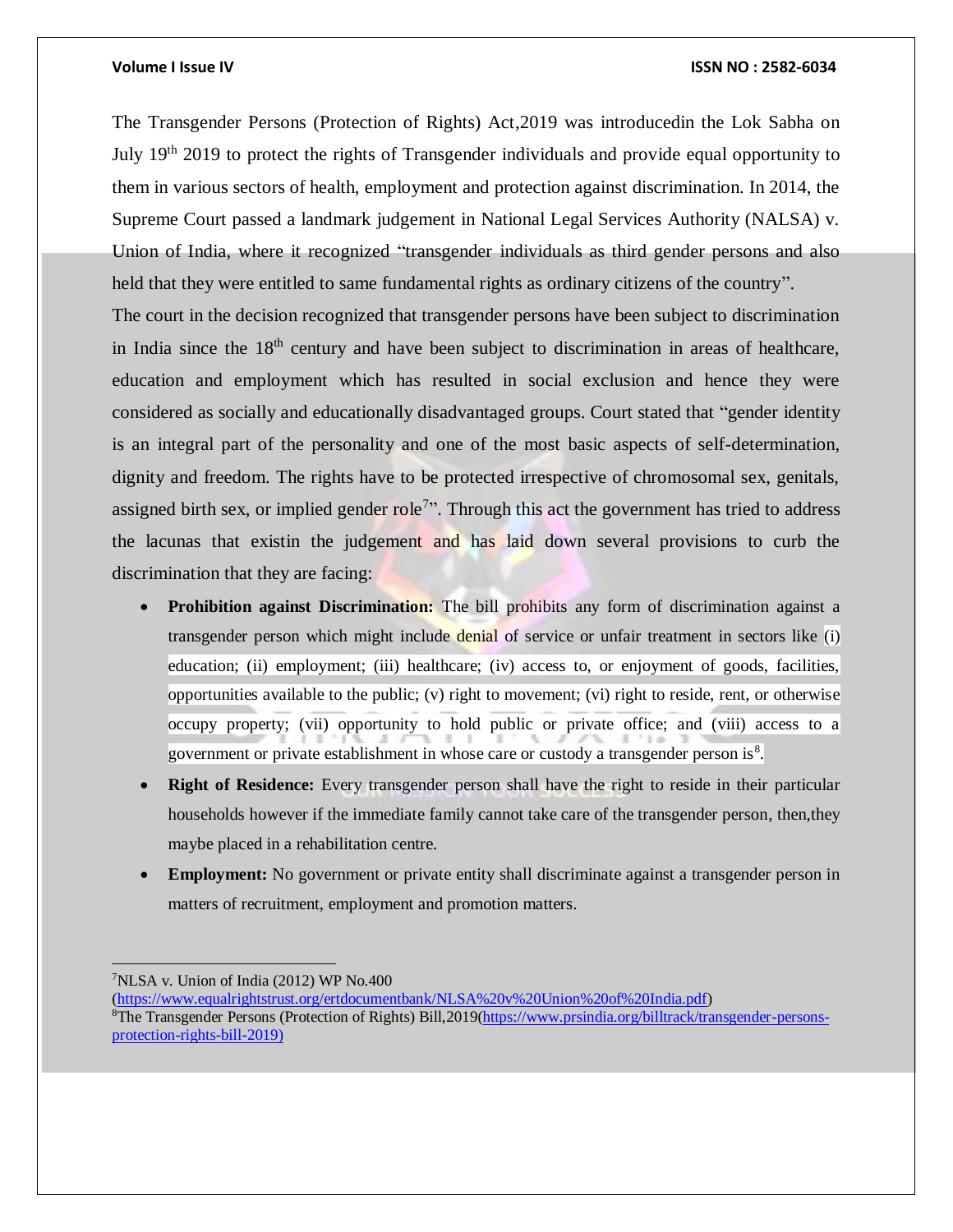- **Health Care:** The government shall take important steps to ensure that health facilities are provided to transgender persons including separate HIV surveillance centres and sex reassignment surgeries.
- **Certificate of identity for the transgender person:**A transgender person may make an application to the District Magistrate for a certificate of identity, indicating the gender as 'transgender'. A revised certificate may be obtained only if the individual undergoes surgery to change their gender either as a male or a female.
- **Offences and Penalties:** The bill recognizes the following offences against transgender persons (i) forced or bonded labour (excluding compulsory government service for public purposes), (ii) denial of use of public places, (iii) removal from household, and village, (iv) physical, sexual, verbal, emotional or economic abuse. Penalties for these offences vary between six months and two years, and a fine<sup>9</sup>.

### **Criticisms by the community against the Bill:**

- One of the main loophole in the bill is that it needs to protects the rights of the transgender community for which the people from the community need to be approached or seek their opinions on their needs and requirements, but before passing the bill none of the members in the community were aware about the bill and it was suddenly passed on mere assumptions.
- Another provision in the bill that was highly rejected by the community was that it requires transgender persons to approach the District Court in order to obtain a certificate stating that they are a transgender and its only after this that they will be able to change their gender to Male and Female from government issued identity cards. In order to attain the certificate the transgender persons must show proof through a sex reassignment surgery which the persons in the community strongly oppose as it is a very expensive procedure and also it is direct violation of their right to privacy as well.

Hence the community hopes that this bill does not obtain the President's assent and does not become an act as it has a number of errors in it.

### **Development of Transgender Identity in Employment Sector :**

The Trans persons have been marginalized and subject to a lot of discrimination in India over centuries right now and now they also would want to lead their lives like normal citizens of the country. It becomes

9 Ibid

l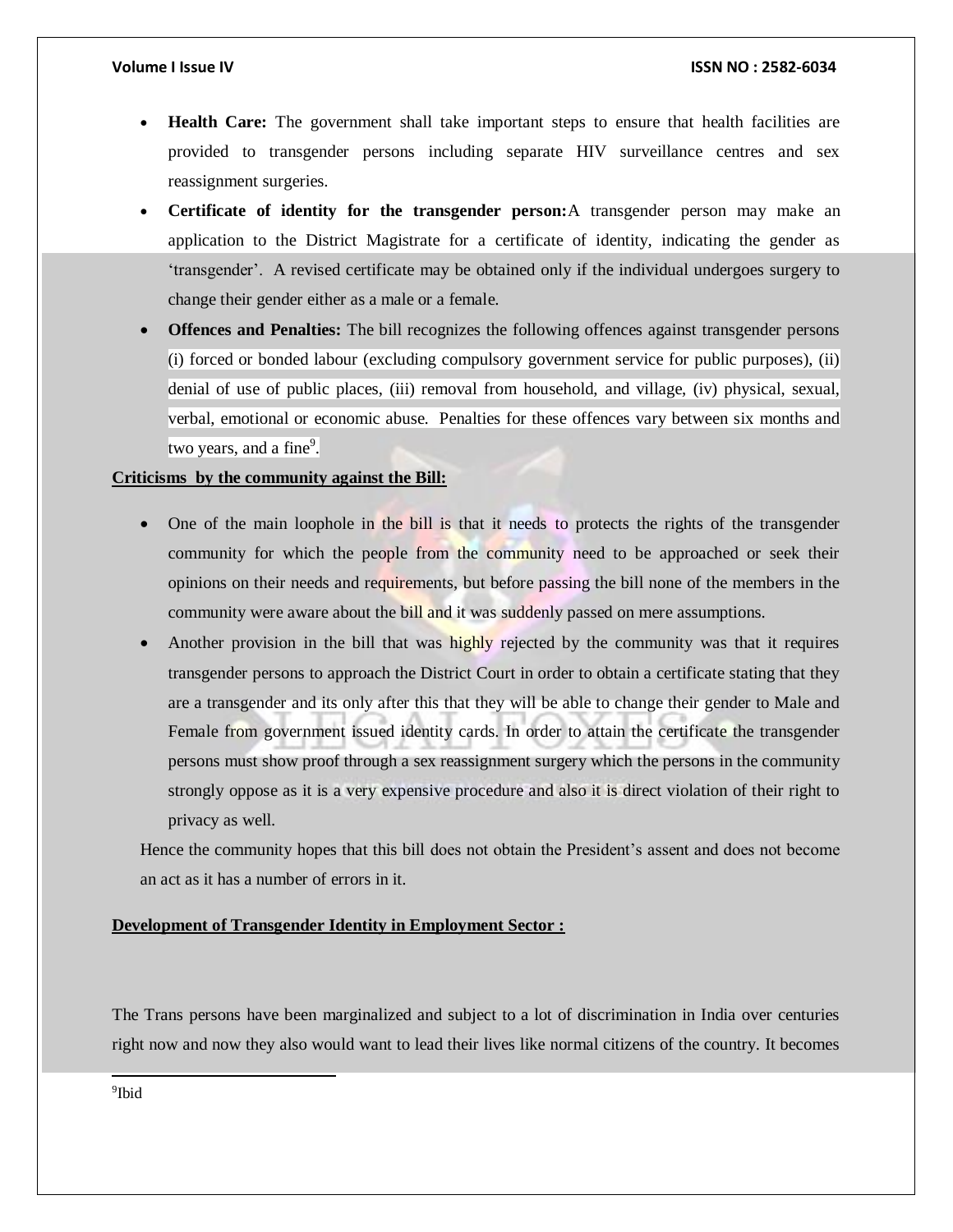necessary to create equal opportunities to them in sectors of education and employment so that they can fund their livelihood. In terms of creating employment many IT based companies like Infosys, Accenture, KPMG, and Nestaway and Sodexo have introduced policies as well as hiring plans to ease the transition of the marginalized community into the formal workplace<sup>10</sup>. Many growing start-up companies are as well considering this aspect of employment and are making sure it is effectively implemented in their companies. The main objective behind introducing these opportunities is in order to make sur that this community does not face more discrimination in terms of education, access to housing and ignorance of the society which gives rise to Gender dysphoria.

In the Judiciary as well there are certain developments taking place as in the year 2017 there was appointment of a first Transgender Judge in the Lok Adalat of West Bengal named Joyita Mondal and her journey was not really easy. She is also trying to reduce the discrimination that community faces by making people aware of gender identity and also is trying to reduce the stigma that exists around the community by conducting counselling sessions and showing movies that depict the discrimination the community undergoes so that there is awareness of gender sensitivity amongst the citizens of the country.

#### **Transgender Identity through Social Media:**

The emergence and extensive use of Social Media these days introduce a completely new method of expression where verbal abuse and cyber bullying are recurrent. Social Media has the scope to reach a large number of people in different places, thus providing for a potentially strong base for advocacy. Social media provide a constant stream of information, introducing adolescents to concepts and social support they may not encounter in their offline lives. Little is known about transgender adolescents' use of social media, yet this technology may represent a venue for addressing disparities in their health care.<sup>11</sup> The transgender community develops on social media as an asset and a trail to reliability, for permitting anonymity when required. Online forums like Facebook, Instagram, Snapchat, YouTube and Twitter help individuals in various ways such as,

I. **The process of self-disclosure** – Self-disclosure has been found to improve mental and physical health conditions, self-esteem and is highly necessary to receive social support. It can also put the individual in a difficult state due to the uncertain responses one may receive which also greatly impacts the association between disclosure and mental health of that person.

 $10$ India Inc opens doors for Transgender employees,Anjali Venugopalan ,January 14<sup>th</sup> 2020,[\(https://economictimes.indiatimes.com/news/company/corporate-trends/india-inc-opens-doors-to-transgender](https://economictimes.indiatimes.com/news/company/corporate-trends/india-inc-opens-doors-to-transgender-employees/articleshow/73237262.cms)[employees/articleshow/73237262.cms\)](https://economictimes.indiatimes.com/news/company/corporate-trends/india-inc-opens-doors-to-transgender-employees/articleshow/73237262.cms)

<sup>&</sup>lt;sup>11</sup>Engaging Transgender Patients :Using Social Media to inform Medical Practice and Research in Transgender Health,Charlie **Botner** Botner and Micah Rajunov,December26<sup>th</sup>2018[\(https://www.ncbi.nlm.nih.gov/pmc/articles/PMC6308274/\)](https://www.ncbi.nlm.nih.gov/pmc/articles/PMC6308274/)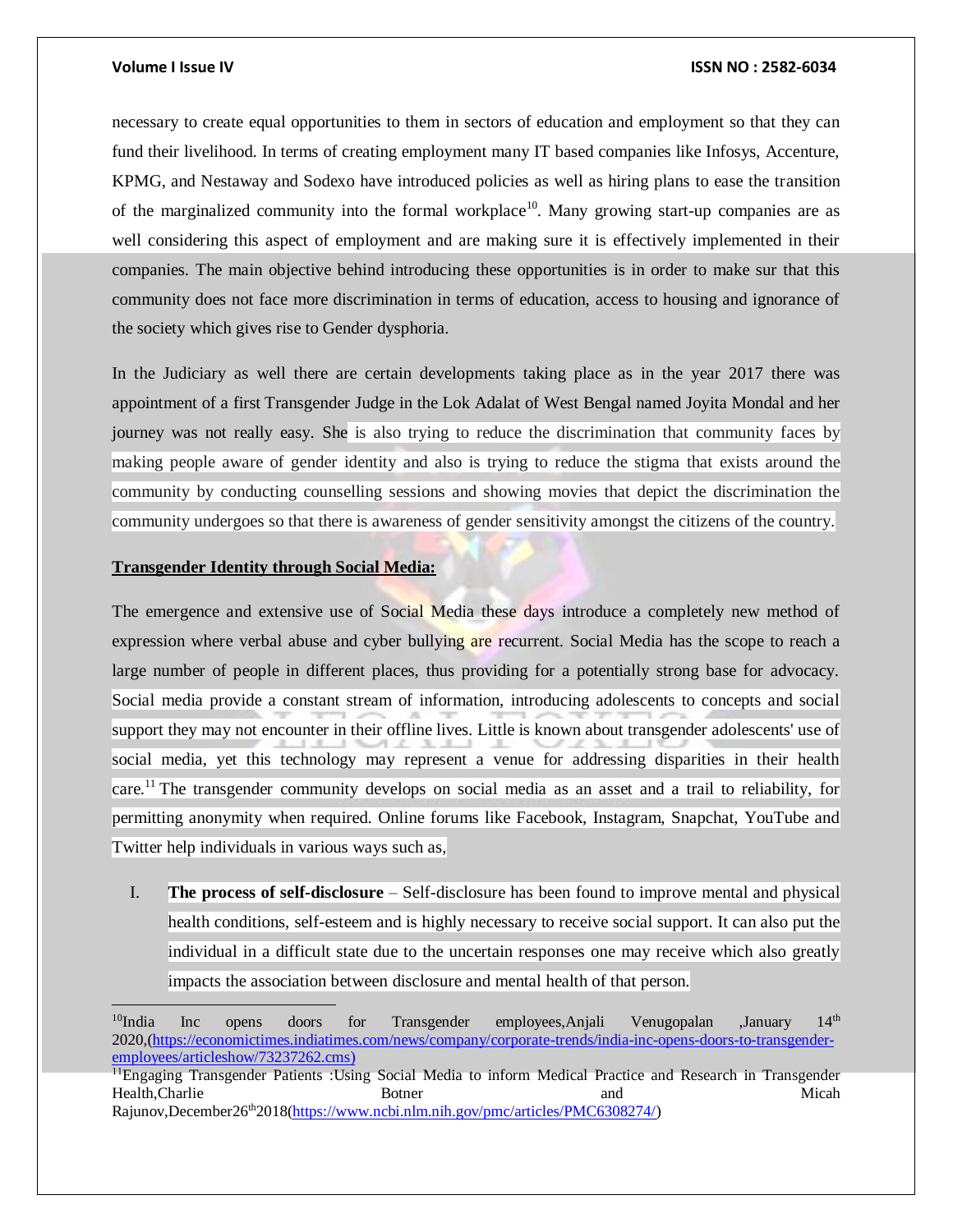- II. **Computational Text Analysis Methods**  methods like sentiment analysis can act as an instrument to derive the explanation and concepts behind large bodies of texts. People who undergo psychological discomfort tend to post depressive content. There can be a link established between mental health and the social media content. The present study uses these methods to detect sentiment patterns over time during gender transition.
- III. **Tumblr Blogs –** Transition blogs are a category of Tumblr blogs in which people record their gender transition. Usually, these blogs consist of diary entries which focus on the social, legal and medical aspects of transition discussing their mode and conditions of disclosure, social support or rejection, physical and mental changes, medical procedures, name and document related changes.
- IV. **YouTube Vlogging –** YouTube is the most advantageous website for vlogging, video uploading and gives free access to users. It can act as a significant platform for transgender communities to share their stories and for the society to inculcate a level of sensitivity towards their kind<sup>12</sup>.

### **Comparison of Transgender Laws between India and other countries:**

#### **United Kingdom:**

 $\overline{a}$ 

The United Kingdom from the very beginning did not recognize the rights of transgender persons and the community in the UK as well was subject to a lot of discrimination. In 1996 there was a landmark judgement **P v. S and Conwall Country Council**, a woman named P was dismissed in the court proceedings because she claimed to her fellow employees that she had undergone a gender reassignment surgery. The court held that the woman had been unlawfully dismissed and this case became the first piece of case law to prevent discrimination in employment or vocational education on the basis of someone being trans. There were slow beginnings of legislative codification of trans-rights under successive labour governments in the early 2000s.<sup>13</sup> Major change arose with the case of **Goodwin v. United Kingdom (2002)**, in which Christine Goodwin suffered sexual harassment at her workplace during and subsequent to her gender reassignment. She claimed in court that, because of her male legal status, she had to pay National Insurance contributions until the age of 65 rather than 60. She also stated that because her NI number must remain the same under the UK law, her employer was able to find out that she had

<sup>12</sup>*Journal of the American Medical Informatics Association, Volume 26, Issue 8-9, August/September 2019, Pages 749–758,May 23rd 2019( <https://doi.org/10.1093/jamia/ocz056>)*

<sup>13</sup>Transgender Laws [\(http://www.gendertrust.org.uk/transgender-laws/\)](http://www.gendertrust.org.uk/transgender-laws/)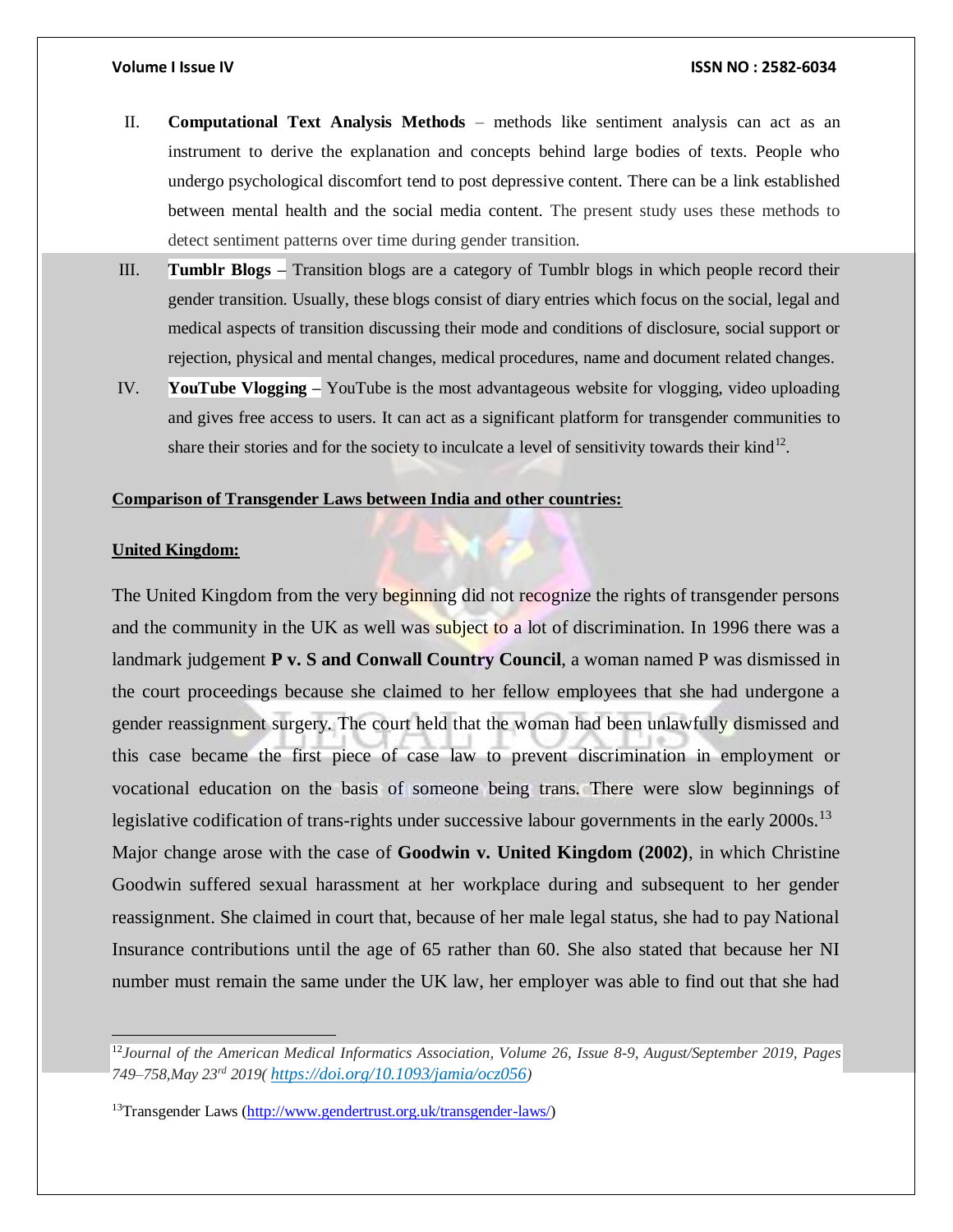worked for a company previously under different name and gender which led to more humiliation and harassment.

The citizens opposed the lack of legal recognition of transgender individuals, their gender and their post-operative sex and discrimination they faced in terms of employment, social security and pension as well as their inability to get married either as male or female. The European Court of Human Rights in 2002 held that UK law violated the transgender people's right to privacy and even the right of marrying and starting a family. Judges were of the opinion that the government should help trans-people by issuing more birth certificates that reflect their gender identity and also allow their marriage to an individual of an opposite gender. In the above case  $14$ , the government was held accountable for the lack of protection for the trans-community. After the government's laws in the Goodwin's case, there came about a legislation that was passed, Gender Recognition Act, 2004. This Act provided for full legal gender recognition of transpeople by the government and also permitted the issuing of new birth certificates. This further resulted in passing of Equality Act of 2010 which banned discrimination in workplace and wider society on the basis of gender reassignment.

### **United States:**

The Obama administration issued guidance to protect the rights of transgender people and the guidance mandated fair treatment in employment with federal government and protected the transgender identity in schools. The Trump administration revoked this guidance. According to New York Times, in October 2018, Trump's administration wanted to enact a legal definition of sex as "a biological, immutable condition determined by genitalia at birth. He also rolled back the protection for transgender students (2017) and has been hostile towards transgender people. Under the United States constitution, there is a provision called the Equal Protection Clause which states that no state shall deny to any person "equal protection of the laws"<sup>15</sup>. This was bought in by the  $14<sup>th</sup>$  Amendment to the constitution.

In a Federal Appeals Court, there was a case, **Gloucester County School Board v. G.G (2016)**  that protested against the school board's policy requiring students to use the restrooms and locker rooms at their assigned sex at birth, citing the executive guidance issued under Obama and

 $14$ Ibid

<sup>15</sup>Transgender Rights Legal Landscape [\(http://www.gendertrust.org.uk/transgender-laws/\)](http://www.gendertrust.org.uk/transgender-laws/)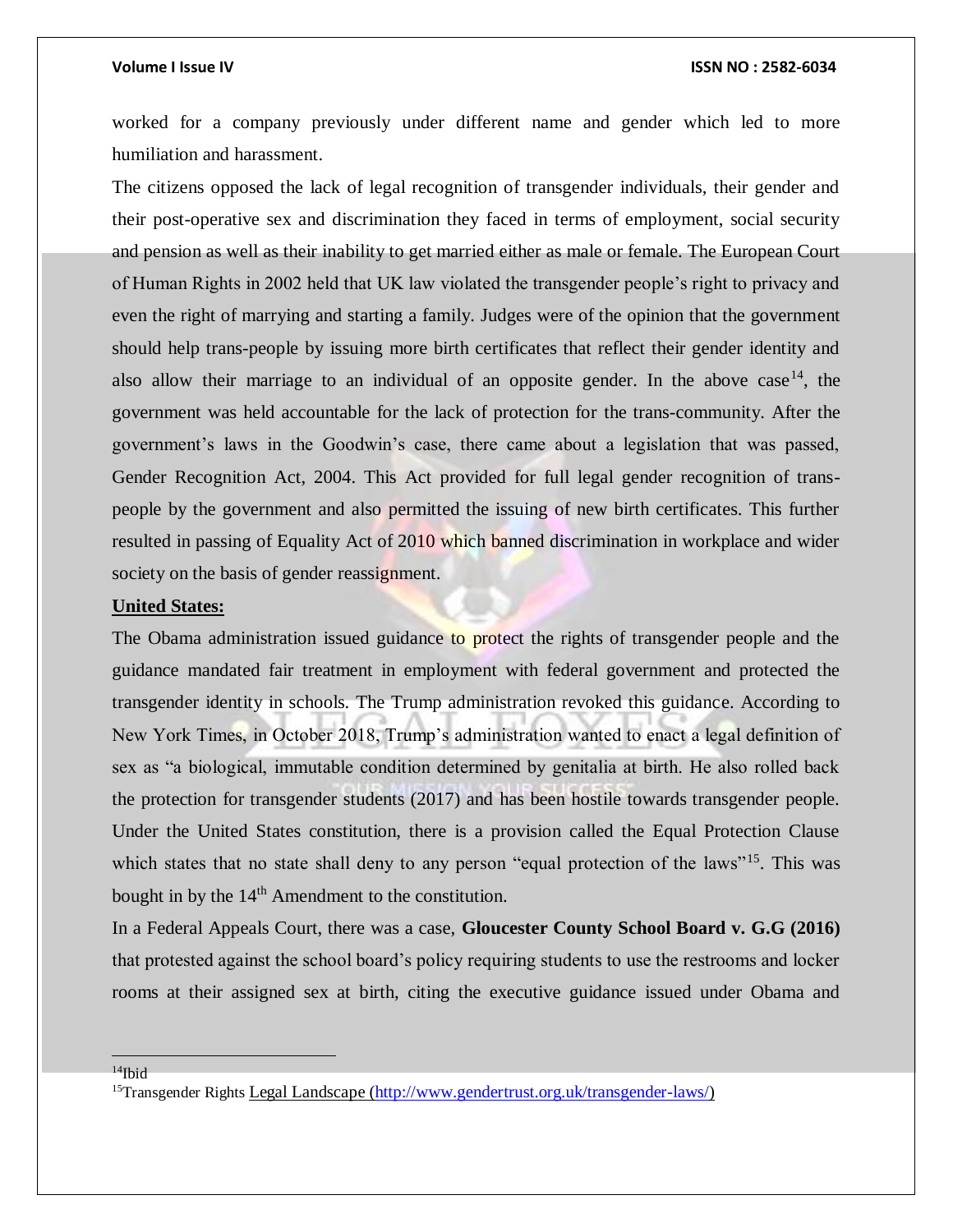revoked by Trump. The Supreme Court planned to hear the appeal but that was before President Trump revoked the guidelines.<sup>16</sup>

In **Obergefell v. Hodges** (2015), the Supreme Court decided that the Constitution's  $14<sup>th</sup>$ Amendment guarantees all people (particularly transgender people and same-sex couples) the Fundamental Right to marry. The Judgement means that states cannot issue laws, rules or take any actions to prevent same-sex marriage.<sup>17</sup>

Unlike India, US has not specifically passed any legislation that protects the rights of the transgender persons but however the Civil Rights Act of 1964, Title IX says "no person in the United States shall, on the basis of sex, be excluded from participation in, be denied the benefits of, or be subjected to any discrimination under any education programme or activity receiving Federal financial assistance".<sup>18</sup>

### **Malaysia:**

Often everyone has a view that there might be protection of Transgender Rights in Malaysia but this view is completely wrong because majority of the population in Malaysia are Muslims and they follow the Shariat Act that almost makes it an offence to be a transgender or even cross dress as the other gender. There came about a case of **The Negeri Sembilan Case** where the transgender persons challenged the constitutionality of Section 66 of the Shariat Act as they were subject to a lot of discrimination and harassment because they were cross-dressing the court held that this particular provision was unconstitutional in nature as it violated five grounds or rights of the constitution like the personal liberty of the person, the entitlement to equal protection under the law, discrimination on the basis of gender, freedom of movement, and freedom of expression and gave the judgement in favour of Transgender persons and this case had a persuasive authority for future cases that call in for the constitutionality of this particular section<sup>19</sup>. But the Federal Court was of the view that the Court of Appeals did not follow the particular procedure and it has no authority the court to enact laws. The Federal Court did not contradict the decision completely but just focussed on the procedure followed by the Court of Appeal.

  $16$ Ibid.

 $17$ Ibid.

 $18$ Ibid.

<sup>19</sup> Malaysia-APTN\_Publication\_OnlineViewing.pdf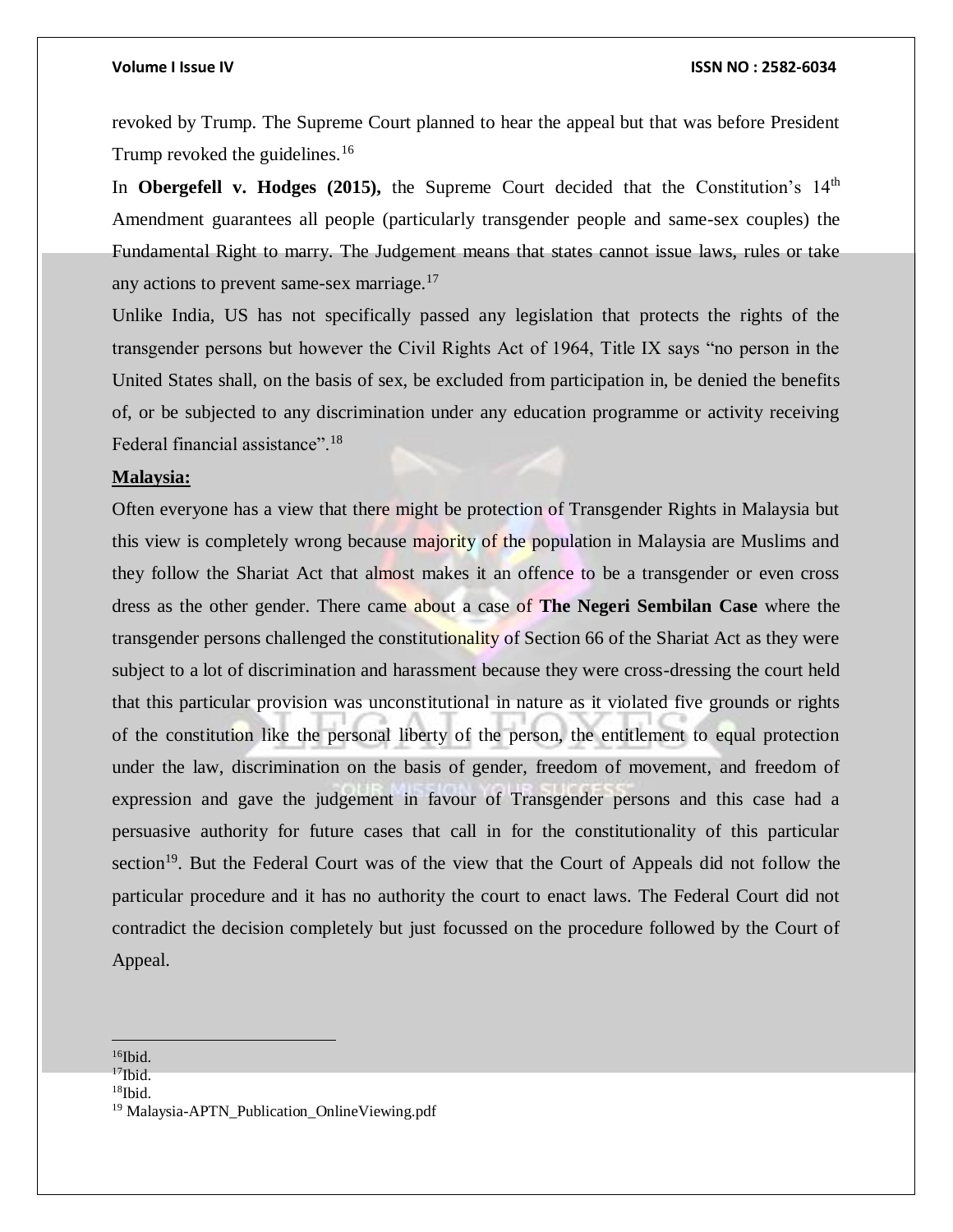On November  $25<sup>th</sup>$  2013 there was a bill that was passed in Malaysia by the National Unity Constructive Council to protect the rights of all citizens against discrimination. It was known as the National Harmony and Reconciliation Bill,2014 which under Clause 7 prohibits gender discrimination, including discrimination on the basis of pregnancy, sexual orientation and identity, the denial of access to opportunities, and the systemic inequality of access to opportunities by gender as a result of the sexual division of labour<sup>20</sup>.

There are many other countries which have recognized the rights of Transgender persons and have tried to reduce the stigma that exists around the community.

### **Transphobia:**

Transphobia is a term used to express extreme aversion of or bias against the transgender community. It even includes dislike towards intersex and transsexual people. Transphobia regularly originates from the conviction that gender is binary and that individuals are born just male or female and ought to accordingly carry on with their lives as one of those two genders. Just as this, there is the desire that people should like certain things, or dress a specific way, or act in an unexpected way. Any individual who doesn't carry on or present in the 'right' way can be liable to verbal abusing or tormenting. There are loads of various genders and there is no exact way for any gender to act or dress. Transphobia involves practices like name-calling, discrimination, violence and mis-gendering of people like calling a trans-man "she" or "it" even though it is known that the trans-person is a man. It could also take a while for the person's family and friends to get adapted to using different pronouns but if the pronoun is deliberately used, then it is transphobia. Not allowing trans women to use women's changing rooms, trans men to use men's washrooms or denying healthcare, housing or jobs only by considering that they are transgender also shows that the person is transphobic.<sup>21</sup> MISSION YOUR SUCCESS'

Some organizations that work in support of LGBT - lesbian, gay, bisexual, transgender like LGBT youth Scotland etc. are trying to make a difference regarding the upliftment of the transgender community.

No individual has the right to hurt or discriminate another individual emotionally or physically. Various steps that the society can take towards abolishing transphobia are:-

#### $20$ Ibid

l

<sup>21</sup>What's Transphobia[\(https://www.plannedparenthood.org/learn/gender-identity/transgender/whats-transphobia\)](https://www.plannedparenthood.org/learn/gender-identity/transgender/whats-transphobia)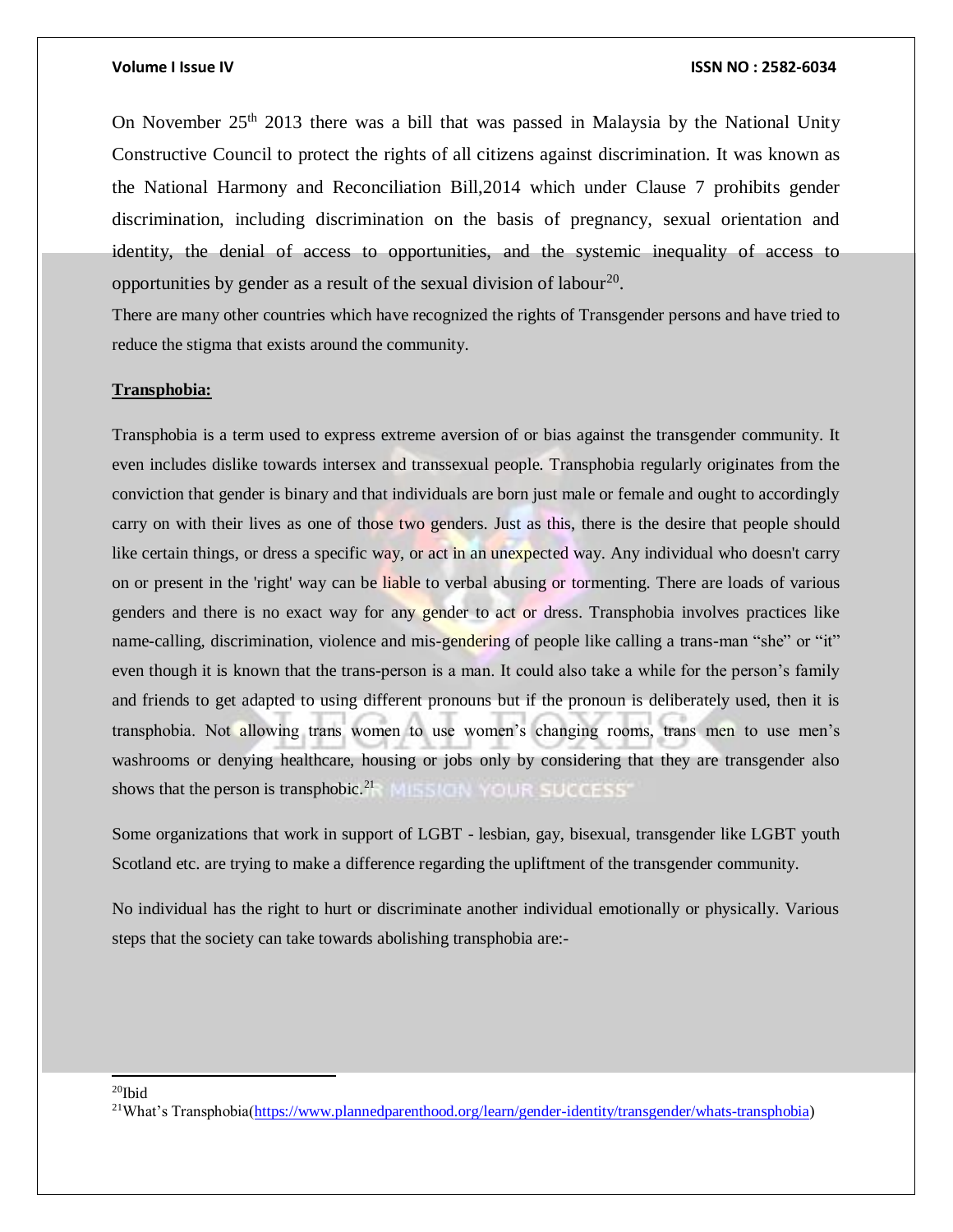Avoiding the use slurs against transgender people or asking personal questions about their sex life or surgeries. Complimenting such people like "You look just like a real girl!" or "I never would have guessed you were transgender" would also display transphobic behavior.<sup>22</sup>

### **Final Analysis and Conclusion:**

Transgender does not only become a legal issue but a social issue as well and it becomes very necessary to reduce the stigma that exists around the community. It is very important to recognize them as individuals and equal citizens of the country with similar rights. The community has faced a lot of discrimination over the years not only in India but all over the world and they do deserve their own identity as they are abandoned by their own family members and often seen begging in traffic signals in order to earn their living. The society's view towards them must also change as many individuals often fear them or look down upon them.

Every country must consider this and uplift their social status through education and employment so that this community does not face the harassment and discrimination it usually faces. Separate identity must be given to this group as they would not want to be something that they are not and the discrimination there are facing must stop by all means. During the present times there has been a lot of influence on the masses through Social Media and this serves as a tool for reducing the stigma that exists around the community. Therefore, education, employment, social media and improving the social conditions of the groups serves as a great medium to help uplift the status of the transgender persons.

The central government has taken a number of steps already and will continue to improve the societal status of this community which includes:

- The Umbrella Scheme in which there is provision for scholarship to trans-persons for education and vocational training.
- The Mahatma Gandhi National Rural Employment Guarantee Act (MGNREGA) scheme that provides for employment.

The state governments have taken steps like:

l

- Kerala passed a bill in which it seeks to provide reservations for transgender persons in higher education and metro and so on.
- Tamil Nadu started the Transgender Welfare Policy.

22What is Transphobia[\(https://young.scot/get-informed/national/what-is-transphobia\)](https://young.scot/get-informed/national/what-is-transphobia)